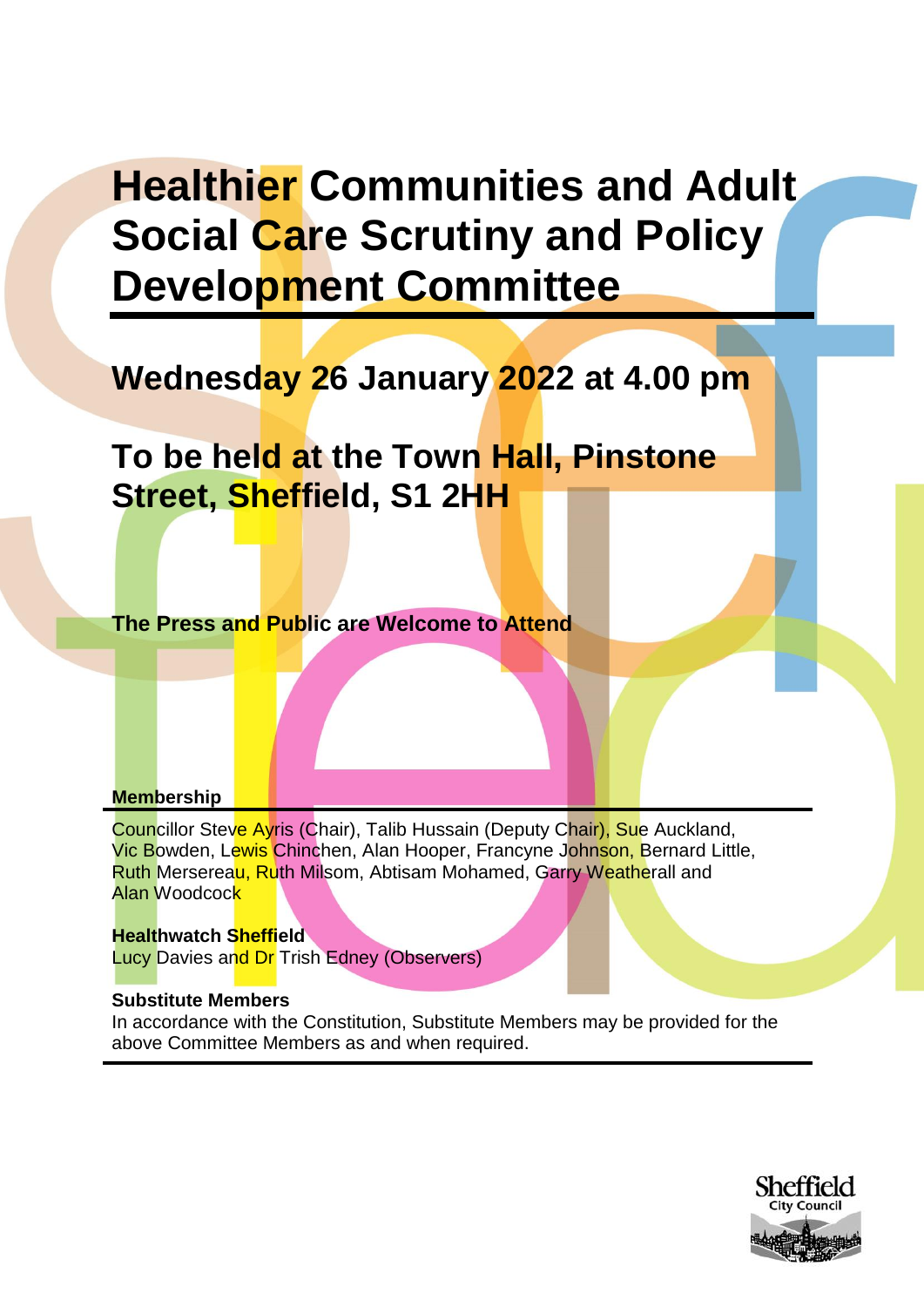# **PUBLIC ACCESS TO THE MEETING**

The Healthier Communities and Adult Social Care Scrutiny Committee exercises an overview and scrutiny function in respect of the planning, policy development and monitoring of service performance and related issues together with other general issues relating to adult and community care services, within the Neighbourhoods area of Council activity and Adult Education services. It also scrutinises as appropriate the various local Health Services functions, with particular reference to those relating to the care of adults.

A copy of the agenda and reports is available on the Council's website at [www.sheffield.gov.uk.](http://www.sheffield.gov.uk/) You can also see the reports to be discussed at the meeting if you call at the First Point Reception, Town Hall, Pinstone Street entrance. The Reception is open between 9.00 am and 5.00 pm, Monday to Thursday and between 9.00 am and 4.45 pm. on Friday. You may not be allowed to see some reports because they contain confidential information. These items are usually marked \* on the agenda.

Members of the public have the right to ask questions or submit petitions to Scrutiny Committee meetings and recording is allowed under the direction of the Chair. Please see the website or contact Democratic Services for further information regarding public questions and petitions and details of the Council's protocol on audio/visual recording and photography at council meetings.

Scrutiny Committee meetings are normally open to the public but sometimes the Committee may have to discuss an item in private. If this happens, you will be asked to leave. Any private items are normally left until last. If you would like to attend the meeting please report to the First Point Reception desk where you will be directed to the meeting room.

If you require any further information about this Scrutiny Committee, please contact Emily Standbrook-Shaw, Policy and Improvement Officer on 0114 27 35065 or [email emily.standbrook-shaw@sheffield.gov.uk](mailto:email%20emily.standbrook-shaw@sheffield.gov.uk)

# **FACILITIES**

There are public toilets available, with wheelchair access, on the ground floor of the Town Hall. Induction loop facilities are available in meeting rooms.

Access for people with mobility difficulties can be obtained through the ramp on the side to the main Town Hall entrance.